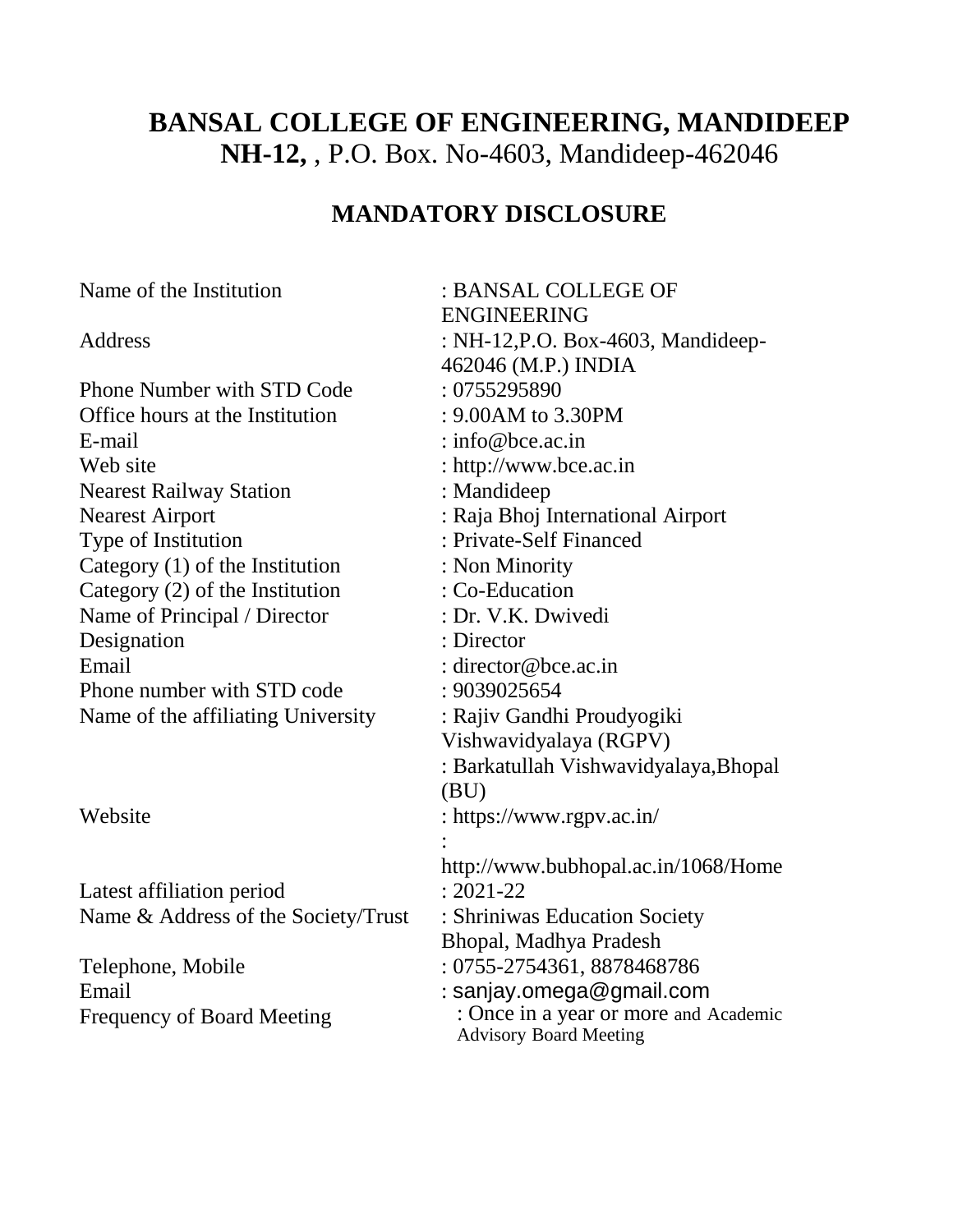| Bandwidth available of :40 Mbps |  |  |      |
|---------------------------------|--|--|------|
| internet connection in the      |  |  |      |
| Institution (Leased line)       |  |  |      |
| Number of classroom             |  |  | : 38 |

## **I. Programmes**

#### **Name of the Programmes Approved by AICTE**

| S.No | <b>Degree</b>                                                                    | <b>Branch</b>                                       | <b>Intake</b> | <b>Duration</b> | <b>Affiliating</b><br><b>University</b> |
|------|----------------------------------------------------------------------------------|-----------------------------------------------------|---------------|-----------------|-----------------------------------------|
| 1.   | B. Tech.                                                                         | Civil Engineering                                   | 60            | 4 Years         | <b>RGPV</b>                             |
| 2.   | B. Tech                                                                          | Computer Science and<br>Engineering                 | 120           | 4 Years         | <b>RGPV</b>                             |
| 3.   | B. Tech                                                                          | <b>Electrical and Electronics</b><br>Engineering    | 30            | 4 Years         | <b>RGPV</b>                             |
| 4.   | B. Tech                                                                          | Electronics and<br><b>Communication Engineering</b> | 30            | 4 Years         | <b>RGPV</b>                             |
| 5.   | B. Tech                                                                          | <b>Mechanical Engineering</b>                       | 90            | 4 Years         | <b>RGPV</b>                             |
|      | <b>Total No. of Programmes</b><br>$\mathbf{E}$ and $\mathbf{E}$ and $\mathbf{E}$ | $\therefore$ 5                                      |               |                 |                                         |

**Fee: As per Government of Norms Placement Facilities: Excellent**

## **II. Admission under reserved category:**

| Year    | <b>Intake</b> | <b>SC</b> | <b>ST</b> | <b>OBC</b> | <b>Total</b> |
|---------|---------------|-----------|-----------|------------|--------------|
| 2021-22 | 330           | 25        | 18        | 154        | 201          |
| 2020-21 | 330           | 38        | 20        | 144        | 202          |
| 2019-20 | 330           | 29        | 12        | 128        | 169          |

#### **III. Average pass percentage of students during last three years.**

| Year     | 2020-2021 | 2019-2020 | 2018-2019 |
|----------|-----------|-----------|-----------|
| Passed   | 162       | 176       | 112       |
| Appeared | 162       | 176       | 112       |
| Pass %   | 100%      | 100%      | 100%      |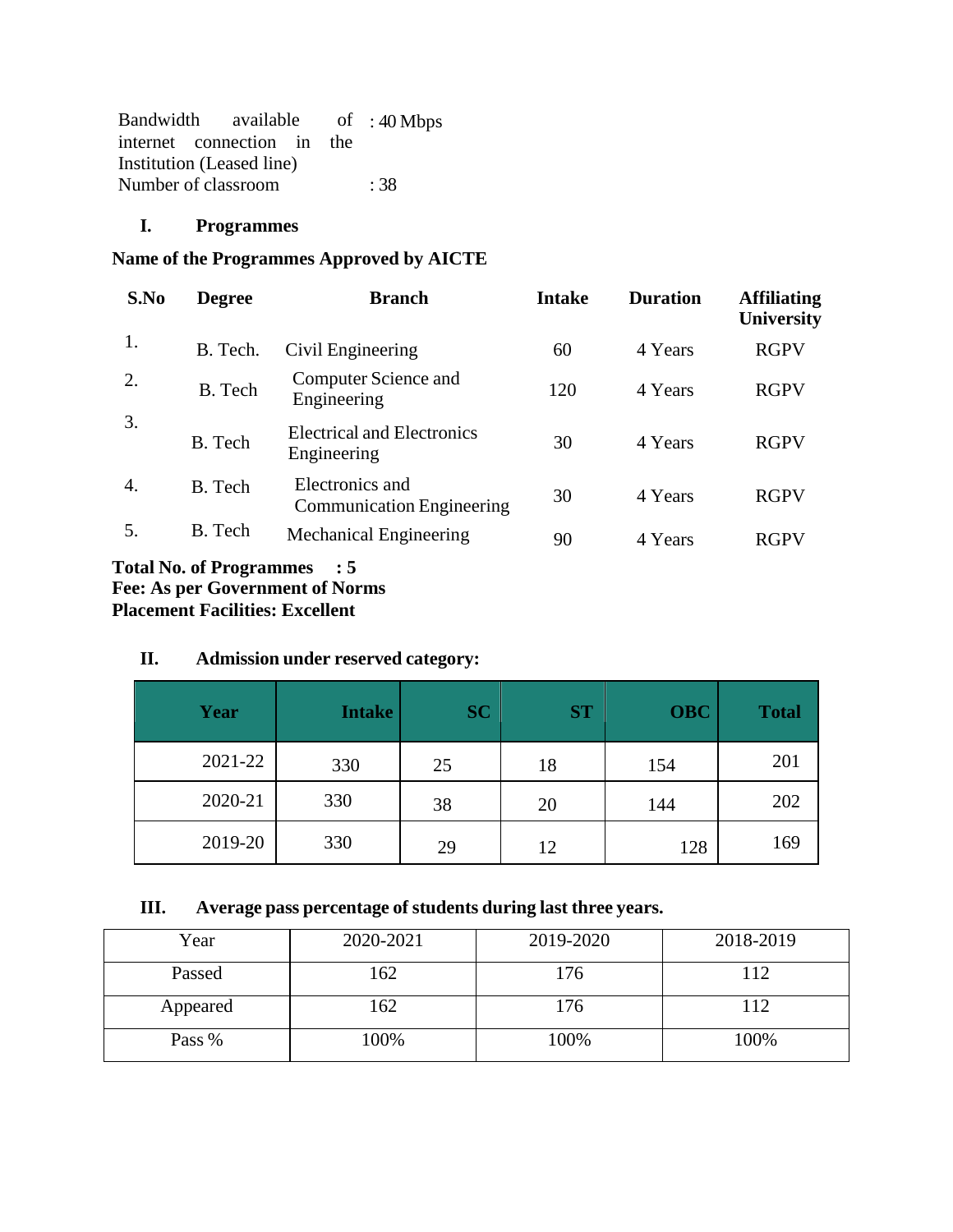| <b>Academic Year</b> | Number of student placed | Median salary of placed graduates |
|----------------------|--------------------------|-----------------------------------|
| 2018-2019            | 56                       | Two Lakh Eighty Thousand          |
| 2019-2020            | 98                       | Three Lakh Ten Thousand           |
| 2020-2021            | 108                      | Three Lakh Thirty Thousand        |

# **IV. Placement Record for last three Years with median salary**

## **V. Governance**

Members of the Board and their brief background

GOVERNING BODY (As per the norms of AICTE)

| $\mathbf{1}$            | Shri. Anil Bansal                                                              | Chairman                   |
|-------------------------|--------------------------------------------------------------------------------|----------------------------|
| 2                       | Shri. Sunil Bansal                                                             | Member (Society's Nominee) |
| 3                       | Smt. Pooja Bansal                                                              | Member (Society's Nominee) |
| $\overline{\mathbf{4}}$ | Smt. Parul Bansal                                                              | Member (Society's Nominee) |
| 5                       | Dr. Sanjay Jain                                                                | Member (Society's Nominee) |
| 6                       | Shri. Krishna Kumar Shrivastava                                                | Member (Society's Nominee) |
| 7                       | Shri. Mahendra Singh                                                           | Member (Society's Nominee) |
| 8                       | <b>Regional Officer AICTE</b>                                                  | Member                     |
| 9                       | Industrialist / Technologist to be nominated<br>by AICTE                       | Member                     |
| 10                      | Vice Chancellor - RGPV., Bhopal                                                | Member                     |
| 11                      | Director of Technical Education                                                | Member                     |
|                         | Madhya Pradesh                                                                 |                            |
| 12                      | Industrialist/Technologist/Educationist to<br>be nominated by State Government | Member                     |
| 13                      | Director / Principal                                                           | <b>Member Secretary</b>    |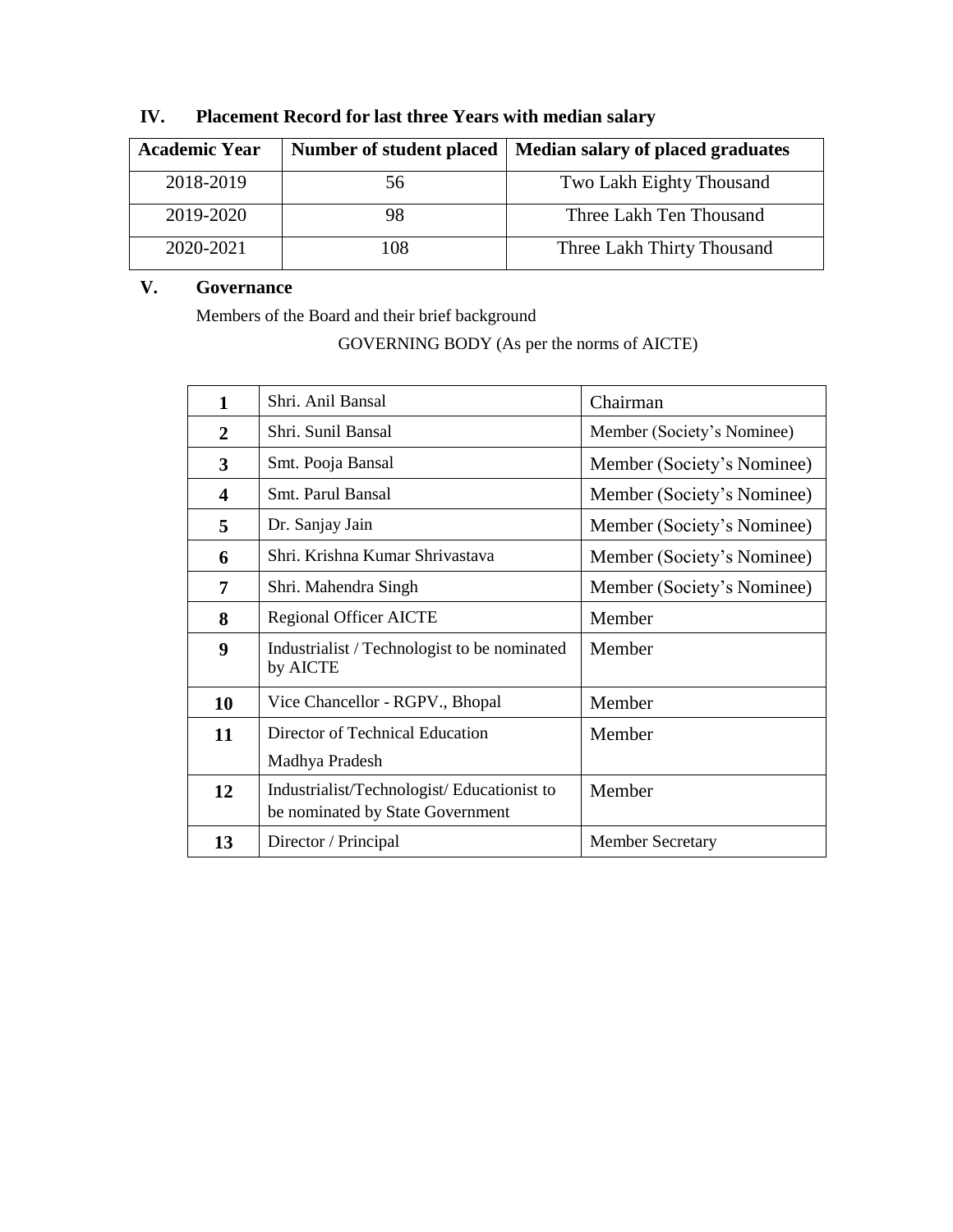**Organizational chart and processes**



## **Nature and Extent of involvement of Faculty and students in academic affairs/improvements**

#### **Faculty**

The following are the various bodies of the institution constituted as per the recommendations of statutory bodies. Faculty members are involved in decision making, perspective plan in all the following bodies.

- Academic Council
- Programme Assessment Committee
- Department Advisory Board
- Internal Quality Assurance Cell
- Grievance Redressal Committee
- Purchase Committee
- Discipline and Welfare committee
- Anti-Ragging Committee
- Library Advisory Committee

#### **Students**

The Institute also encourages student's representations in various and bodies, such as,

- Professional Body memberships (IEEE, SAE, CSI, etc.,)
- NSS & NCC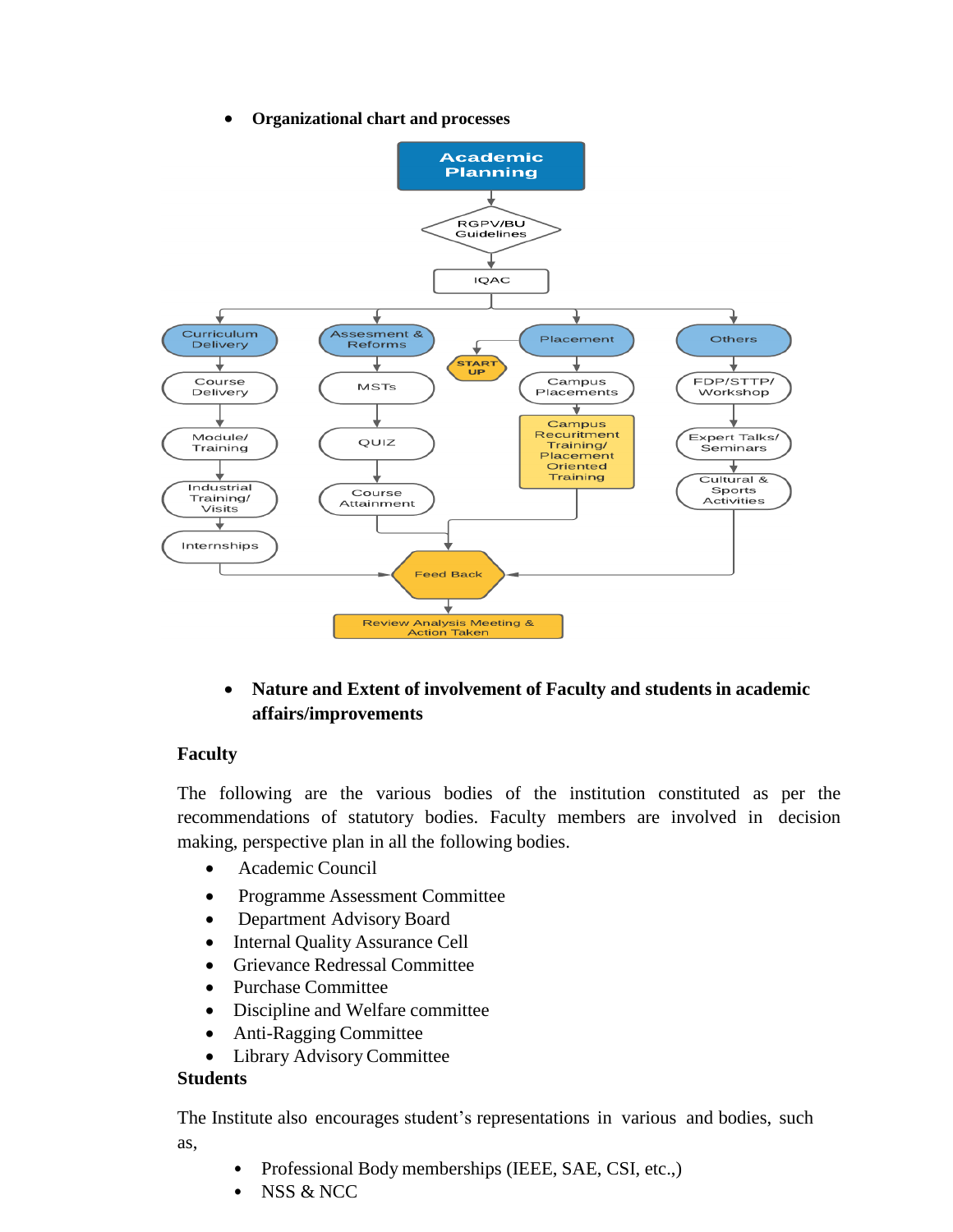- Club memberships (Fine arts, YRC/RRC, etc.,)
- Departmental student Association
- Anti-Ragging Committee

## **Mechanism/Norms & Procedure for democratic/good Governance –**

De-centralised work distribution and close interaction amongst staff & Management

| S.<br>No.      | Name of the<br>Committee<br>Member | ADHDHHICHCOL THILL ISS<br>Profession | mg unu orletance reuressar commun<br><b>Address</b>                               | <b>Associated</b><br>with                     | Mobile No        | E-mail                                | Designati<br>on     |
|----------------|------------------------------------|--------------------------------------|-----------------------------------------------------------------------------------|-----------------------------------------------|------------------|---------------------------------------|---------------------|
| 1              | Dr. V. K.<br>Dwivedi               | Director                             | NH-12, PO Box no.<br>4603, Mandideep                                              | Institute                                     | 9039025654       | director@bce.ac.in                    | Chairman            |
| 2              | Mr. Ashish<br>Sapre                | TI<br>Obedullaganj                   | Police Station<br>Obedullaganj                                                    | Police<br>administration                      | 07480-<br>224022 | shoobedullaganj@gm<br>ail.com         | Member              |
| 3              | Mr. Prasanna<br>Sharma             | <b>NGO</b>                           | HIG-457, E7/Arera<br>Colony, Bhopal                                               | Sister Nivediata<br>Shiksha Takniki<br>Samiti | 9425011155       | info@bce.ac.in                        | Member              |
| 4              | Mr. Sharad<br>Dwivedi              | <b>Head Bansal</b><br><b>News</b>    | Bansal News, Arera<br>Colony, Bhopal                                              | Local Media                                   | 9425008544       | Sarad.dwivedi@bans<br>alnews.com      | Member              |
| 5              | Dr. Ramakant<br>Sharma             | Dean<br>Student<br>welfare           | 108, Vaibhav,<br>Surendra palace,<br>Bhopal(M.P.)                                 | Institute                                     | 9630451042       | ramakantsharma.as<br>k@gmail.com      | Member<br>Secretary |
| 6              | Dr. Rishikesh<br>Rawat             | Registrar                            | MI DX-b-14, South<br>Amrawati, Bag<br>Sewania, Bhopal                             | Institute                                     | 9826215372       | rishikeshrawat.f0014<br>$@$ bce.ac.in | Member              |
| $\overline{7}$ | Dr. Bhavna Jain                    | HOD-EX                               | A2-201, Aakriti<br>Greens, E8 -<br>Extension, Near<br>Aakriti Eco City,<br>Bhopal | Institute                                     | 9425660171       | bhavnajain23@gmail<br>.com            | Member              |
| 9              | Mr. Sanjay<br>Aronkar              | Bus Incharge                         | 116, Rachna Nagar,<br>Bhopal                                                      | Institute                                     | 9977997292       | sanjay.aronkar@gma<br>il.com          | Member              |
| 10             | Mr. Leelakishan<br>Gohatiya        | Parents                              | HNo. 08, Itaya Khurd,<br>Distt. Raisen                                            | Parents                                       | 9301010581       | bhavnagohatiya@gm<br>ail.com          | Member              |
| 11             | Mr. Ashok<br>Dubey                 | Parents                              | Ward No. 03, Ganesh<br>Chowk, Mandideep                                           | Parents                                       | 8085119735       | Prachidubey562002<br>@gmail.com       | Member              |
| 12             | Mr. Satish<br>Mishra               | $6^{\rm th}$ Semester<br>Student     | Sourabh Colony<br>Chanbad Bhopal                                                  | Student                                       | 7489857953       | Satishmishra7489@<br>mail.com         | Member              |
| 13             | Ms. Bhavna<br>Gohatiya             | 1 <sup>st</sup> Semester<br>Student  | HNo. 08, Itaya Khurd,<br>Distt. Raisen                                            | Student                                       | 9301010581       | bhavnagohatiya@gm<br>ail.com          | Member              |
| 14             | Ms. Prachi<br>Dubey                | 1 <sup>st</sup> Semester<br>Student  | Ward No. 03, Ganesh<br>Chowk, Mandideep                                           | Student                                       | 8085119735       | Prachidubey562002<br>@gmail.com       | Member              |

**Establishment of Anti Ragging and Grievance Redressal Committee**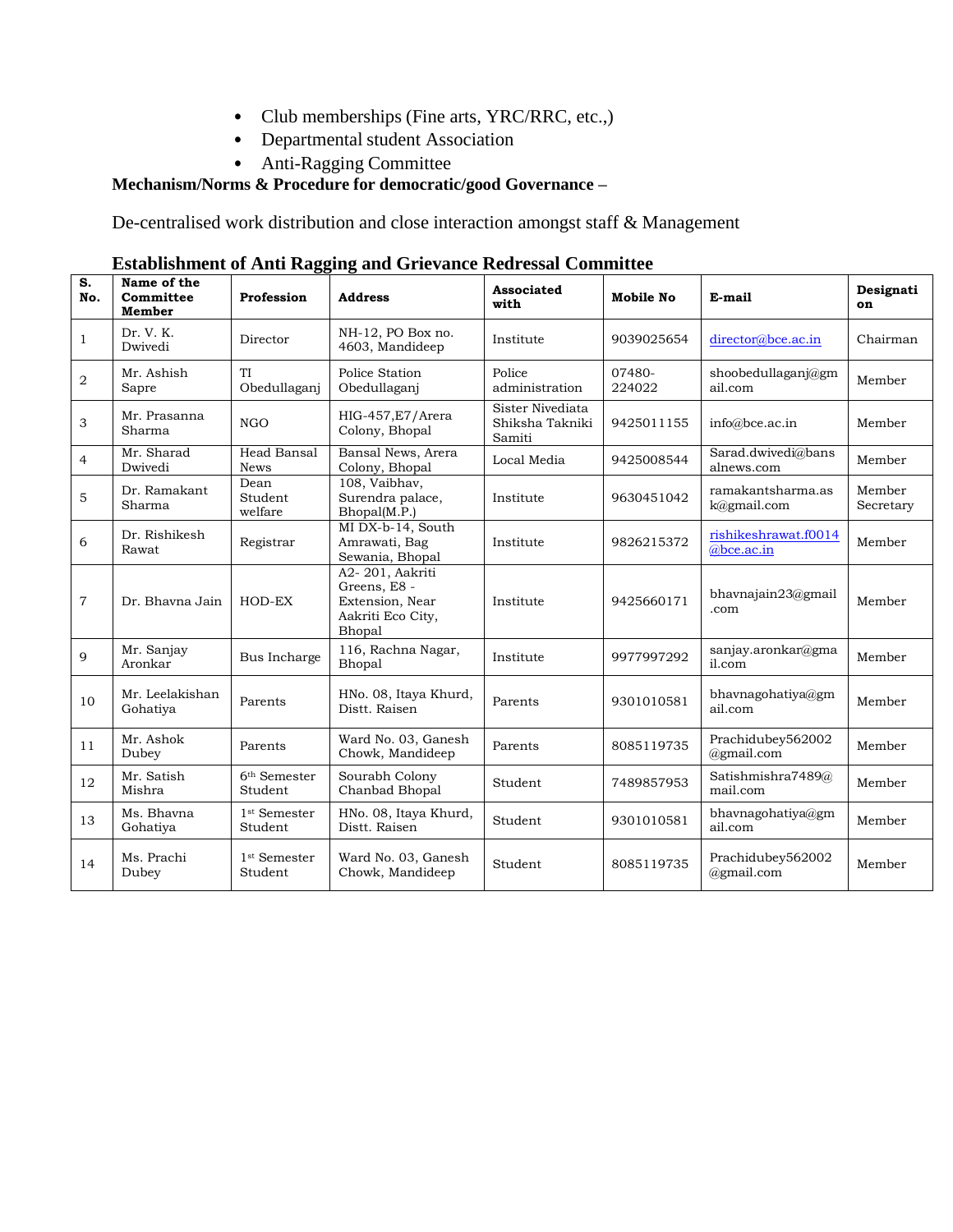## **Grievance Redressal Committee**

| S.N<br>$\mathbf{o}$ . | Name Of the<br>Committee<br>Member | Profession                 | <b>Address</b>                                                                              | Associate<br>d With | Mobile<br><b>Number</b> | e-mail address                         | Department   |
|-----------------------|------------------------------------|----------------------------|---------------------------------------------------------------------------------------------|---------------------|-------------------------|----------------------------------------|--------------|
| $\mathbf{1}$          | Ramakant<br>Sharma                 | Dean<br>Student<br>welfare | 108, Vaibhav,<br>Surendra<br>Palace,<br>Bhopal(M.P.)                                        | Institute           | 9630451042              | Ramakantsharm<br>rma.ask@gmail.c<br>om | HOD-1st Year |
| $\overline{2}$        | Lokesh Malvi                       | HOD-CE                     | DIG Banglow,<br>near Durga<br>Mandir Chock<br>sye nagar H.No.<br>99 Berasiya<br>Road Bhopal | Institute           | 7566660815              | lovkeshmalvi@g<br>mail.com.            | CE           |
| 3                     | Dr. Bhavna<br>Jain                 | HOD-EX                     | A2-201, Aakriti<br>Greens, E8 -<br>Extension, Near<br>Aakriti Eco<br>City, Bhopal           | Institute           | 9425660171              | bhavnajain $23$ @g<br>mail.com         | EX           |
| 4                     | Mr. Ajit Jain                      | HOD-EC                     | 156/B New<br>Ashoka<br>Garden, Bhopal                                                       | Institute           | 9993056350              | Jainajit1983@gmail.<br>com             | EC           |
| 5                     | Mr. Sunil<br>Kumar                 | Member                     | Radhapuram<br>Bhopal                                                                        | Institute           | 8109609853              | sunil_gla@rediff<br>mail.com           | CS           |

## **Establishment of Committee for SC/ST**

| S. No. | <b>Name</b>             | Designation           | Position              | <b>Contact No.</b> |
|--------|-------------------------|-----------------------|-----------------------|--------------------|
|        | Dr. Mamta Verma         | Associate Prof.       | <b>CE Department</b>  | 9425602728         |
|        | Mrs. Poonam Mehar       | <b>Assistant Prof</b> | <b>EX Department</b>  | 9977407304         |
|        | Mr. Rajesh Verma        | Non Teaching          | Office Staff          | 8103329299         |
| 3      | <b>PRASHANT DHURVEY</b> | Student               | <b>CSE Department</b> | 7722970697         |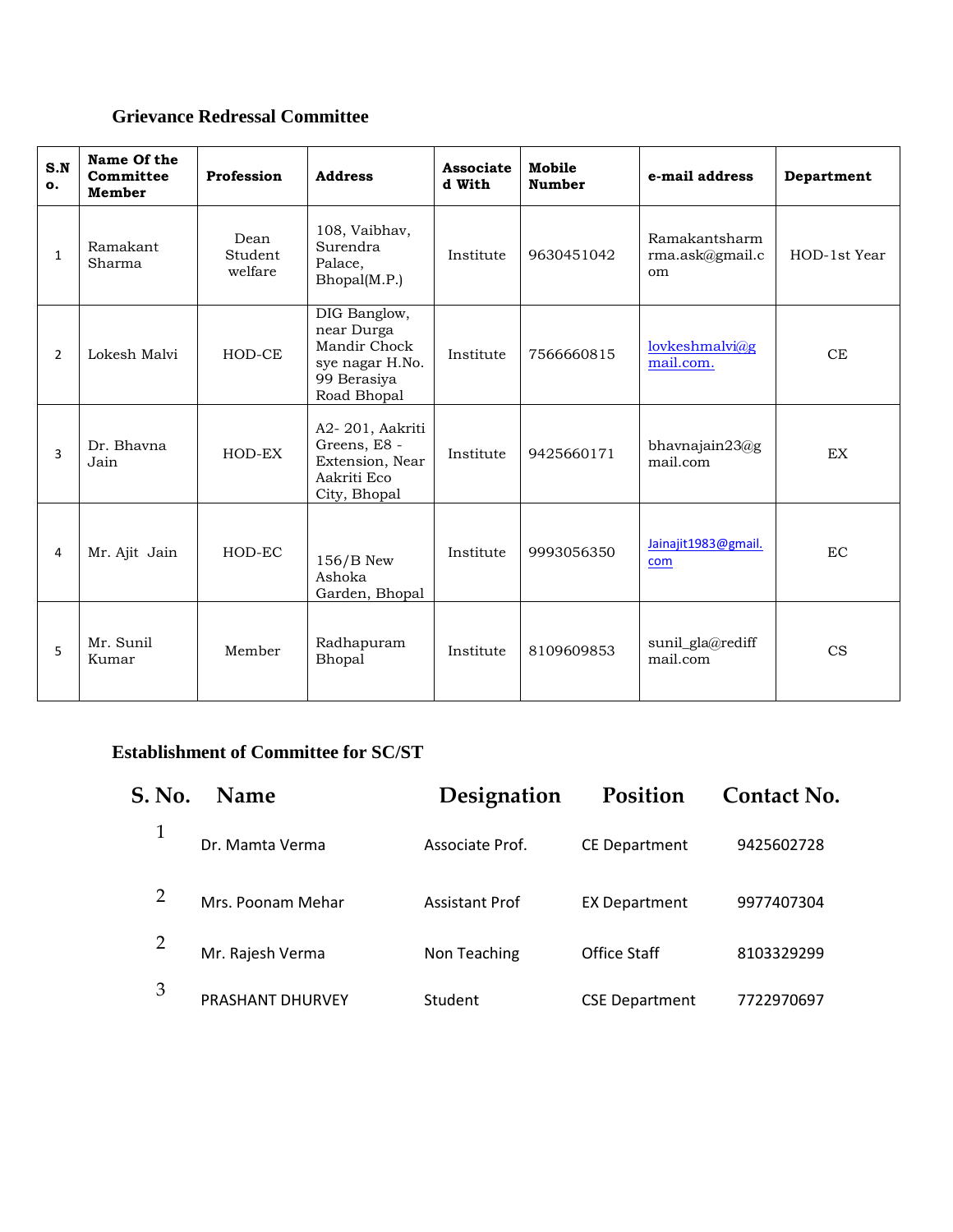#### **Internal Quality Assurance Cell (IQAC)**

| <b>S. No.</b><br>$\mathbf{1}$ | <b>Name</b><br>Dr. S. N. Daga<br>satyadaga@gmail.co | <b>Designation</b><br>Retired ED BHEL | <b>Position</b><br>Member |
|-------------------------------|-----------------------------------------------------|---------------------------------------|---------------------------|
|                               | m                                                   |                                       |                           |
| $\overline{2}$                | Dr. Sanjeev Sharma                                  | Director UIT RGPV                     | Member                    |
| 3                             | Dr. Sanjay Jain<br>sanjay.omega@gmai<br>l.com       | <b>IQAC</b> Head                      | Chairperson               |
| 4.                            | Ramakant Sharma                                     | HOD, Ist year                         | Member                    |
|                               | Lokesh Malvi                                        | HOD, CE                               | Member                    |
| 5.                            | Dr. Bhavna Jain                                     | HOD, EX                               | Member                    |
| 6.                            | Mr. Ajit Jain                                       | HOD, EC                               | Member                    |
| 7.                            | Mr. Sunil Kumar                                     | Assistant Prof.                       | Member                    |

**VI. Faculty**

#### **Permanent Faculty:**

Faculty: Student Ratio: 1: 15

**VII. PROFILE OF DIRECTOR/PRINCIPAL WITH QUALIFICATIONS, TOTAL EXPERIENCE, AGE AND DURATION OF EMPLOYMENT AT THE INSTITUTE CONCERNED**

| <b>Name</b>                                            | Dr. V.K. Dwivedi                                                 |
|--------------------------------------------------------|------------------------------------------------------------------|
| Date of Birth                                          | 02-06-1972                                                       |
| <b>Educational Qualification</b>                       | A.M. I.E(India), M.E., Ph.D. (Wireless Digital<br>Communication) |
|                                                        | Teaching-23 Year                                                 |
| <b>Work Experience</b>                                 | Research - 19 Year                                               |
| Subjects teaching at                                   | <b>Digital System, Analog Communication, Digital</b>             |
| <b>UnderGraduate Level</b>                             | <b>Communication, Digital Electronics, Analog Electronics,</b>   |
|                                                        | <b>Optical Fibre communication.</b>                              |
| <b>Post Graduate Level</b>                             | Performance Evolution of Wireless OFDM systems.                  |
| <b>Research guidance</b>                               | No. of papers published in National/ International Journals/     |
|                                                        | <b>Conferences-25</b>                                            |
|                                                        | <b>Master's- More than 20 P.G Thesis</b>                         |
| <b>Research Publications</b>                           | 27 publications at international and 10 at national level        |
| Infrastructure and other resources available:<br>VIII. |                                                                  |

Number of Laboratories : 32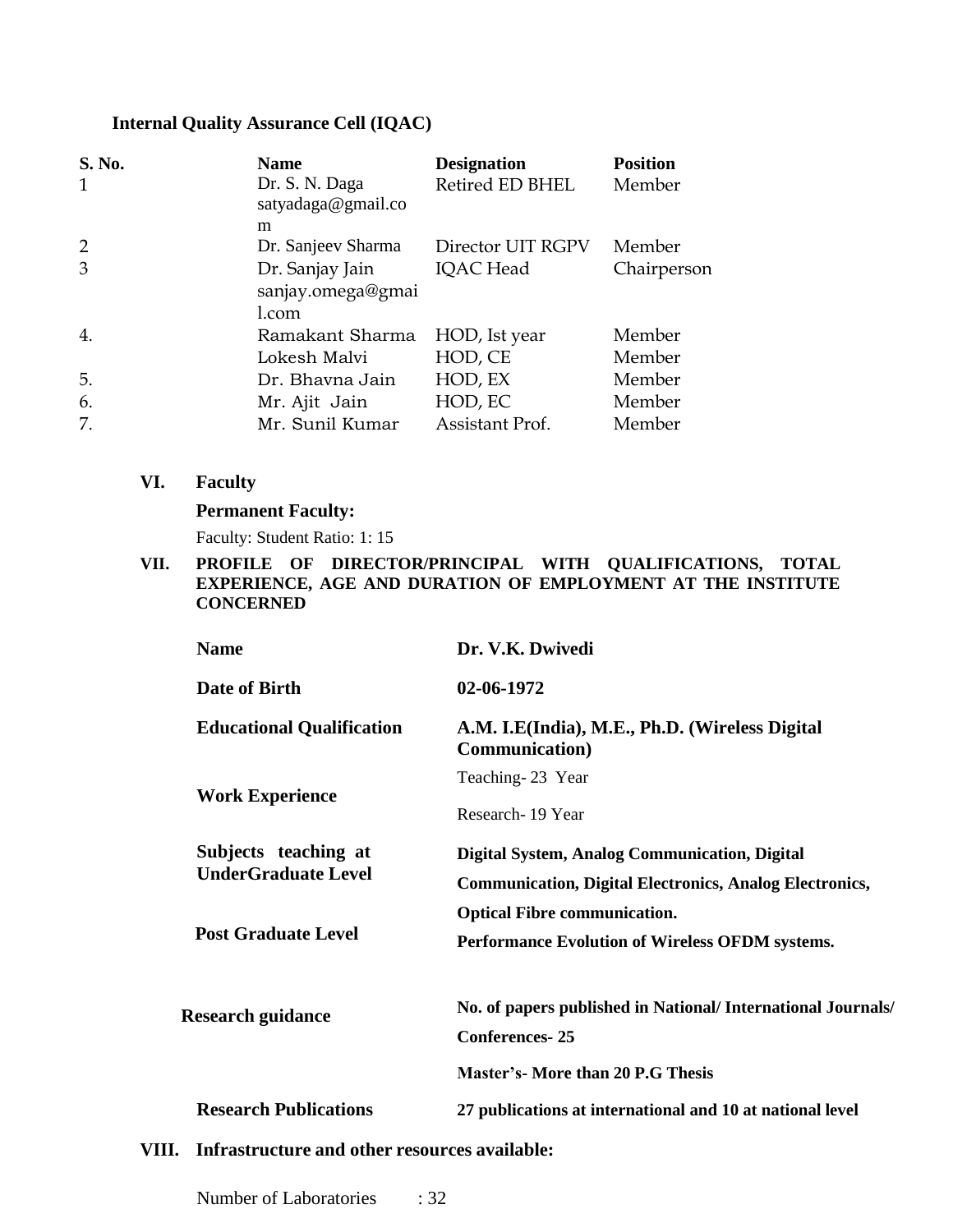| Department Library                                       | :02                                                                    |
|----------------------------------------------------------|------------------------------------------------------------------------|
| <b>Seminar Halls</b>                                     | :02                                                                    |
| Auditorium                                               | :01                                                                    |
| Central Library                                          | :01                                                                    |
| Central Workshop                                         | :01                                                                    |
| Language Lab                                             | :01                                                                    |
| E-learning facility                                      | : LMS CANVAS                                                           |
| Power Backup                                             | :01                                                                    |
| Drawing Hall                                             | :02                                                                    |
| Barrier free environment for disabled and elderly person |                                                                        |
|                                                          | Special facilities for conduction of class and meeting in online mode. |
| Social Media Cell                                        |                                                                        |
| <b>Soft Skill Development Facilities</b>                 |                                                                        |

## **IX. Library**

| <b>Details of memberships</b>    | Name of service                                                | No of e-resources with |
|----------------------------------|----------------------------------------------------------------|------------------------|
|                                  | subscribed to                                                  | full text access       |
| <b>DELNET</b>                    | <b>Bansal College Of</b><br>Engineering                        | 2066 titles, 29336     |
|                                  |                                                                | volumes                |
| National Digital Library         | National Digital Library of                                    | 1.85 Crore E-          |
|                                  | India Project, Indian                                          | Resources              |
|                                  | Institute of Technology,                                       |                        |
|                                  | Kharagpur,                                                     |                        |
| Shodhganaga                      | Shodhganga : a reservoir of Indian theses @ INFLIBNET          |                        |
| <b>RGPV</b> Digital Library from | https://www.kopykitab.com/subdomain/rgpv2019/                  |                        |
| KopyKitab                        |                                                                |                        |
| <b>RGPV Elibrary</b>             | $6,00,000+$ Publications, $25,000+$ eBooks from top Publishers |                        |
|                                  | like Cambridge University Press, Wiley, Pearson, Morgan        |                        |
|                                  | Claypool,, Kopykitab, IGI Global and Refread OA Collections    |                        |
|                                  | and 83,000+ Online Lecture                                     |                        |

## **X. Sports, Games (Indoor & Outdoor), Gymnasium, Yoga Centre Facilities.**

| <b>Type</b>    | <b>Sports/Games</b> | Size $(m^2)$    |
|----------------|---------------------|-----------------|
|                | Cricket             | $100*50=5000$   |
|                | Football            | $100*50 = 5000$ |
| <b>OUTDOOR</b> | <b>Basketball</b>   | $91.40*55=5027$ |
|                | Kabaddi             | $13*10=130$     |
|                | <b>Volley Ball</b>  | $18*9=162$      |
|                | Kho Kho             | $27*16=432$     |
|                | Athletic Long Jump  | $40*3=120$      |
|                | <b>Badminton</b>    | $13.4*61=81.74$ |
|                | <b>Basket Ball</b>  | $30*15=450$     |
|                | <b>Hand Ball</b>    | $40*20=800$     |
| <b>INDOOR</b>  | Chess               | 65              |